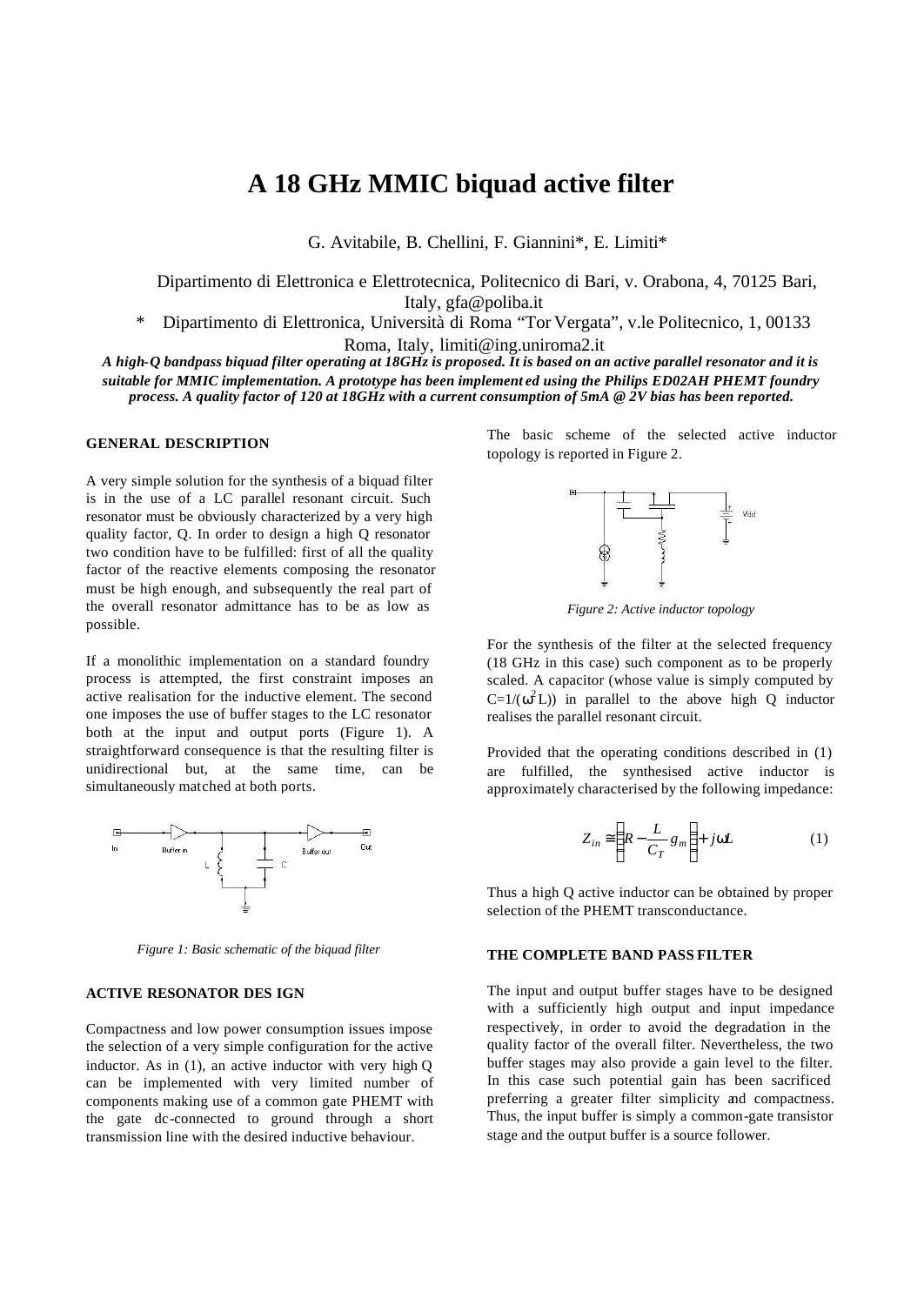

*Figure 3: Complete filter topology*

Furthermore, direct bias of the two buffer stages has been preferred to minimise overall filter power consumption. The resulting schematic diagram of the complete filter is depicted on Figure 3.

## **FILTER PERFORMANCES**

The filter implementation using Philips ED02AH foundry process results in the layout reported in Figure 4. Die area is about 600 x 900  $\mu$ m<sup>2</sup>, including the conspicuous contribution of the two coplanar probe pads and dc blocking capacitors. The filter exhibits an extremely selective transfer function as can be noted in Figure 5. As previously mentioned, a 0 dB center band gain is obtained, and the filter is non reciprocal (an attenuation of about 23dB is results on the  $S_{12}$ parameter).



*Figure 4: Filter layout*



*Figure 5: Trasmisison parameters of the filter*

Measured Input and output matching performances of the filter are reported in Figure 6.



*Figure 6: Output reflection parameter of the filter*

The source follower output buffer ensures a good matching to a 50 ohm load especially at center frequency. The common base input buffer performs very poorly, when compared to the output stage. This effect is mainly to be ascribed to the poor biasing circuitry used for the common base transistor in order to simplify the implementation.

### **CONCLUSIONS**

A high Q bandpass biquad filter has been presented operating at 18GHz. The resulting 3dB band pass width is about 150MHz  $(Q=120)$ . The power consumption is about 10mW at 2Vdc bias.